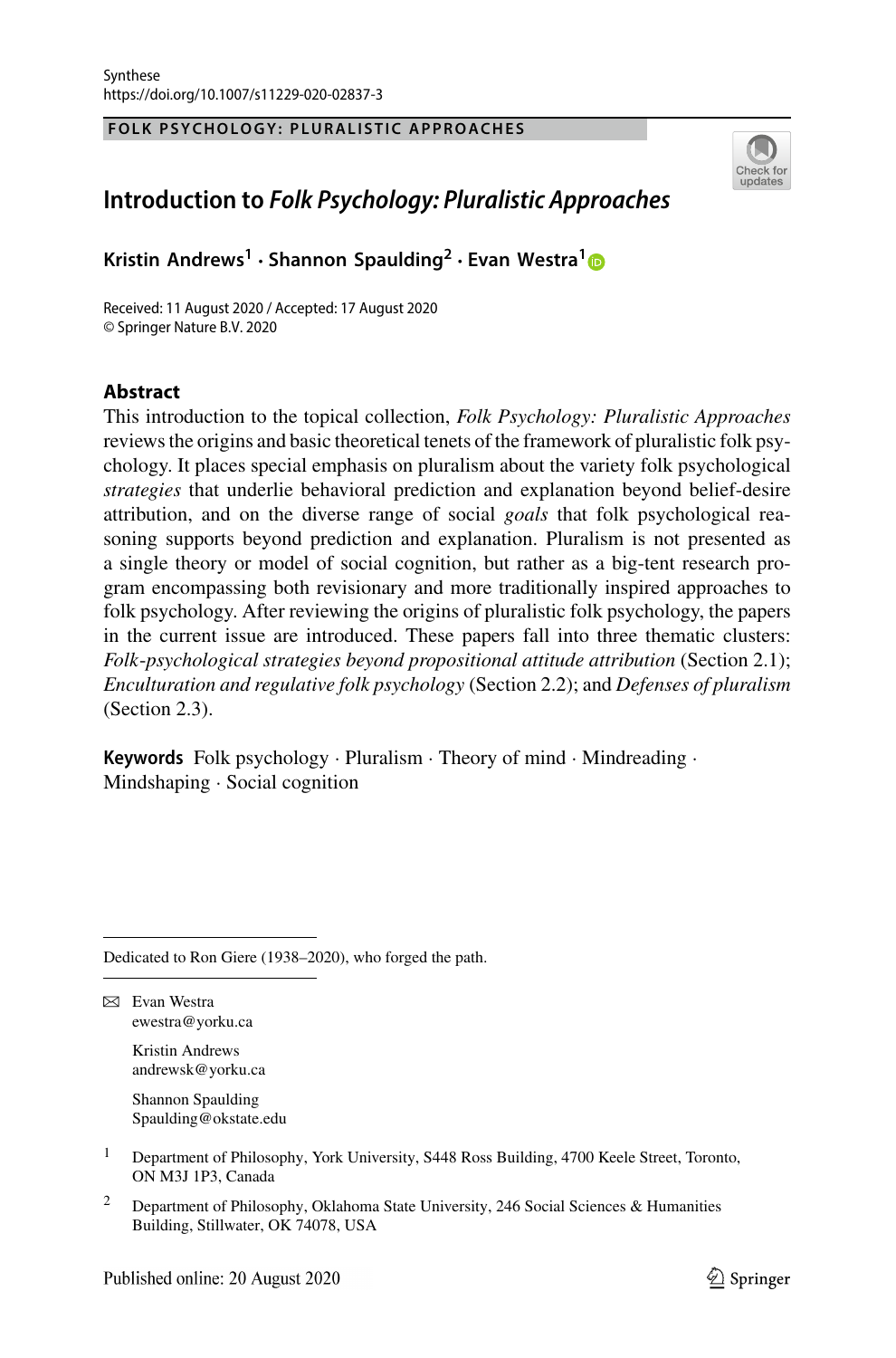# **1 The origins of pluralistic folk psychology**

"Folk psychology" refers to the way that ordinary people come to understand and navigate the social world around them. Contemporary philosophical discussions of folk psychology grew out of a series of philosophical and empirical debates in the 1980s and 1990s about the mechanisms and processes underlying our capacity to reason about the mental states of others, and, on that basis, explain and predict behavior (Carruthers and Smith [1996\)](#page-14-0). Reading these debates of the 1980s and 1990s, one could easily come away with the impression that the key to understanding folk psychology was to explain how people predict and explain behavior by employing concepts of a limited subset of propositionally structured mental states—namely, beliefs and desires. Philosophers engaged in these debates widely presumed that we can make substantial progress toward a complete account of folk psychology by resolving the dispute between the two main theories of propositional attitude attribution: the Theory Theory (prominently defended by Jerry Fodor, Paul Churchland, and Alison Gopnik) and the Simulation Theory (prominently defended by Alvin Goldman, Robert Gordon, and Jane Heal). These two approaches to folk psychology represented "the only two games in town" (Stich and Nichols [1995,](#page-15-0) p. 50). From that vantage point, the most promising route towards understanding folk psychology seemed to be some kind of theory/simulation hybrid (Goldman [2006;](#page-14-1) Nichols and Stich [2003\)](#page-15-1). Key participants in this debate rarely considered the possibility that folk psychological reasoning might have aims besides prediction and explanation, or that it might be supported by other inferential strategies. Into the 2000s, "folk psychology" continued to be associated with the appeal to beliefs and desires to predict and explain, as illustrated by Jaegwon Kim's definition of the term in his textbook, *Philosophy of Mind*: "Folk psychology is our ordinary way of thinking and theorizing in psychological terms, and our utilization of propositional attitudes to explain and predict what people will do" (Kim [2006,](#page-14-2) p. 15).

This emphasis on predicting and explaining behavior in terms of propositional attitudes is also reflected in the empirical literature on folk psychology, especially in the developmental domain. Nowhere is this more clear than in the field's focus on the false-belief task (Baillargeon et al. [2010;](#page-14-3) Tomasello [2018;](#page-15-2) Wellman et al. [2001;](#page-15-3) Wimmer and Perner [1983\)](#page-15-4). A central debate in hundreds, if not thousands, of empirical studies on folk psychology concerns when and how children represent another agent as having a belief whose content differs from reality as the child subjects represent it. Facility with false-belief attribution is widely taken to be a core competency of mature folk psychology, and so the false-belief task has come to be viewed as the gold standard in developmental folk psychology. The capacity to represent another agent's beliefs is useful in certain contexts, of course. However, the mainstream empirical and philosophical research on folk psychology seemed to ignore other modes and purposes of social interaction, thereby giving the impression that representing beliefs and other propositional attitudes is all there really is to folk psychology. As theory and research on folk psychological understanding developed around an exclusive focus on propositional attitude attribution, alternative conceptions of folk psychology began to emerge.

*Pluralistic folk psychology* grew out of increasing uneasiness with the narrow terms of the debate and the reliance on experiments like the false belief task. Pluralistic folk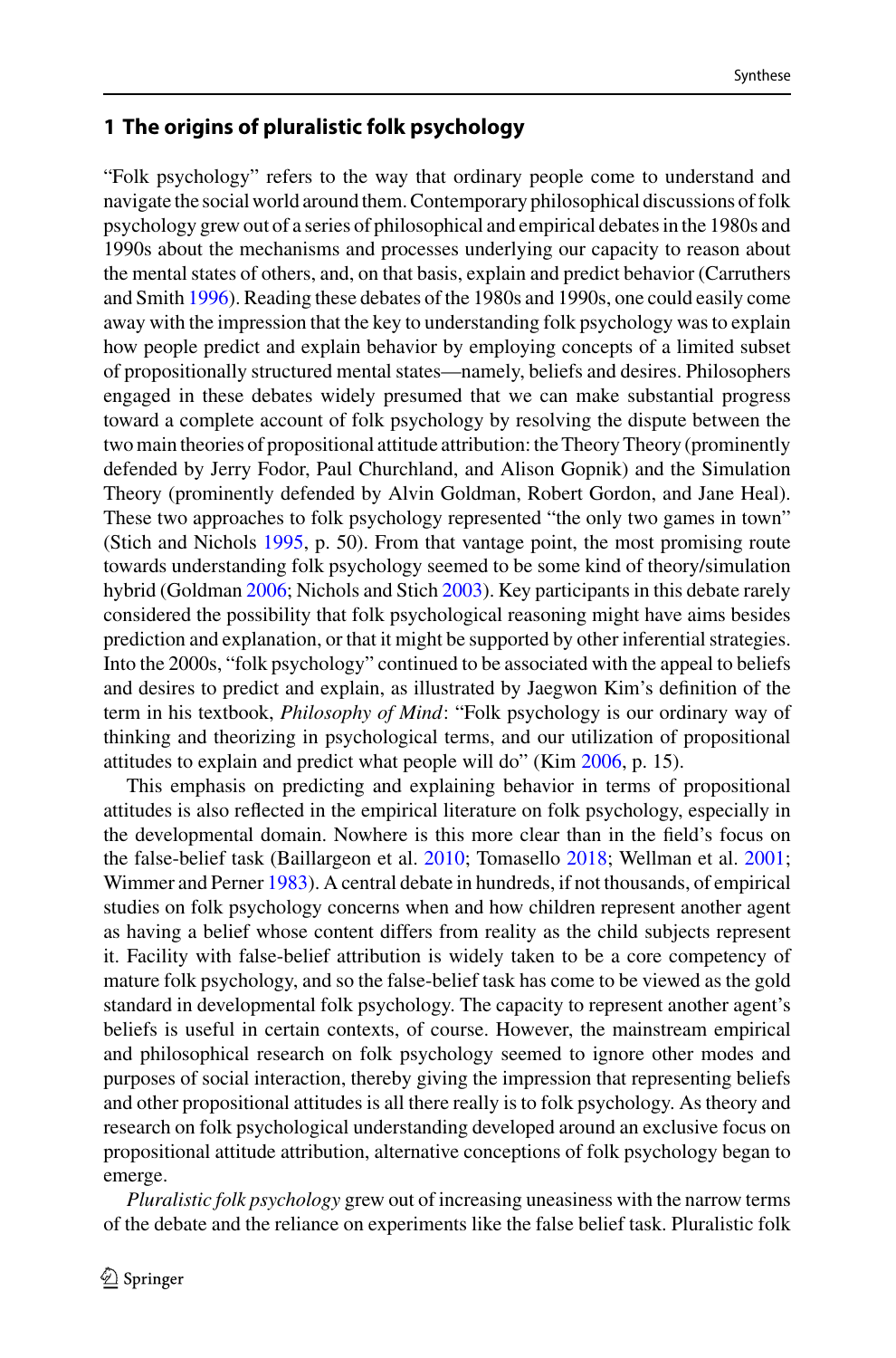psychology presents a new way of thinking about social cognition. Its central thesis is that folk psychology involves a variety of strategies and goals. On this view, terms like *mindreading*, *mentalizing*, and *theory of mind* refer to more strategies than just propositional attitude attribution, and are used for goals beyond behavior prediction and explanation. We can, for example, predict and explain behavior using representations of a person's character traits, their situation, or their social role. We can also use our propositional attitude-attribution abilities to regulate another person's behavior, or to confirm our suspicions around them. Pluralistic folk psychology presents a less unified and more complex picture of human social cognition than the traditional Simulation Theory, Theory Theory, or even hybrid theories are able to accommodate.

Part of the inspiration for pluralistic folk psychology and its move away from propositional attitude attribution stems from research in the philosophy of science on the nature of theories and explanation. In 1996, Ron Giere (to whom we are dedicating this special issue) urged theory theorists to take a broader approach to the mechanisms involved in social cognition. He argued that Gopnik's account of social cognition, the child-as-scientist version of the Theory Theory (e.g. Gopnik and Wellman [1992\)](#page-14-4) is flawed not because it rests on the Theory Theory, but because it gets scientific theories wrong (Giere [1996\)](#page-14-5). On Giere's view, scientific theories are models, not sets of propositions. He suggests that we can understand social cognition in terms of models that we start to build as children through analogy and associations. Models are rich, detailed, and have different types of elements. Sets of propositions lack that richness and detail, and thus they fail to fully capture the variety of elements that comprise our social understanding. Moreover, like scientific models, the content and structure of social models are not a straightforward reflection of the world, and accuracy is not the only possible goal. Models are determined both by how the world is *and* by the practical needs of the model user (Godfrey-Smith [2005\)](#page-14-6).

The idea that social cognition employs model-like structures has been taken up and developed by Maibom [\(2003,](#page-14-7) [2007\)](#page-14-8), Godfrey-Smith [\(2005\)](#page-14-6), and Spaulding [\(2018\)](#page-15-5). Maibom [\(2007\)](#page-14-8), for example, suggests that propositional attitude reasoning represents just one of several different types of models that we deploy in everyday social cognition: models for goal-directed behavior, social-normative models, and folk psychological models. While sometimes we use belief-desire models in order to understand what other agents are doing, at other times it makes more sense to think about agents as performing their roles in a social institution. From a pluralistic perspective, the core insight of the model-based approach is that folk psychologists might represent the same basic phenomenon—the behavior of other agents—in many different ways; which particular way it gets represented might vary as a function of the folk psychologist's goals and skills.

Even at this early stage, we see challenges to the standard picture regarding the goals and the strategies of folk psychology. For instance, Maibom [\(2007\)](#page-14-8) points out that in some cases, accurately inferring an agent's mental states is actually irrelevant to the task of correctly predicting their behavior, as long as one correctly understands that agent's social role. Take, for instance, the interactions that a customer might have with a waiter at a restaurant. During these interactions, the customer could try and infer the waiter's beliefs and desires if they wanted, and these inferences may or may not be accurate. But ultimately, the folk psychological knowledge that matters for correctly predicting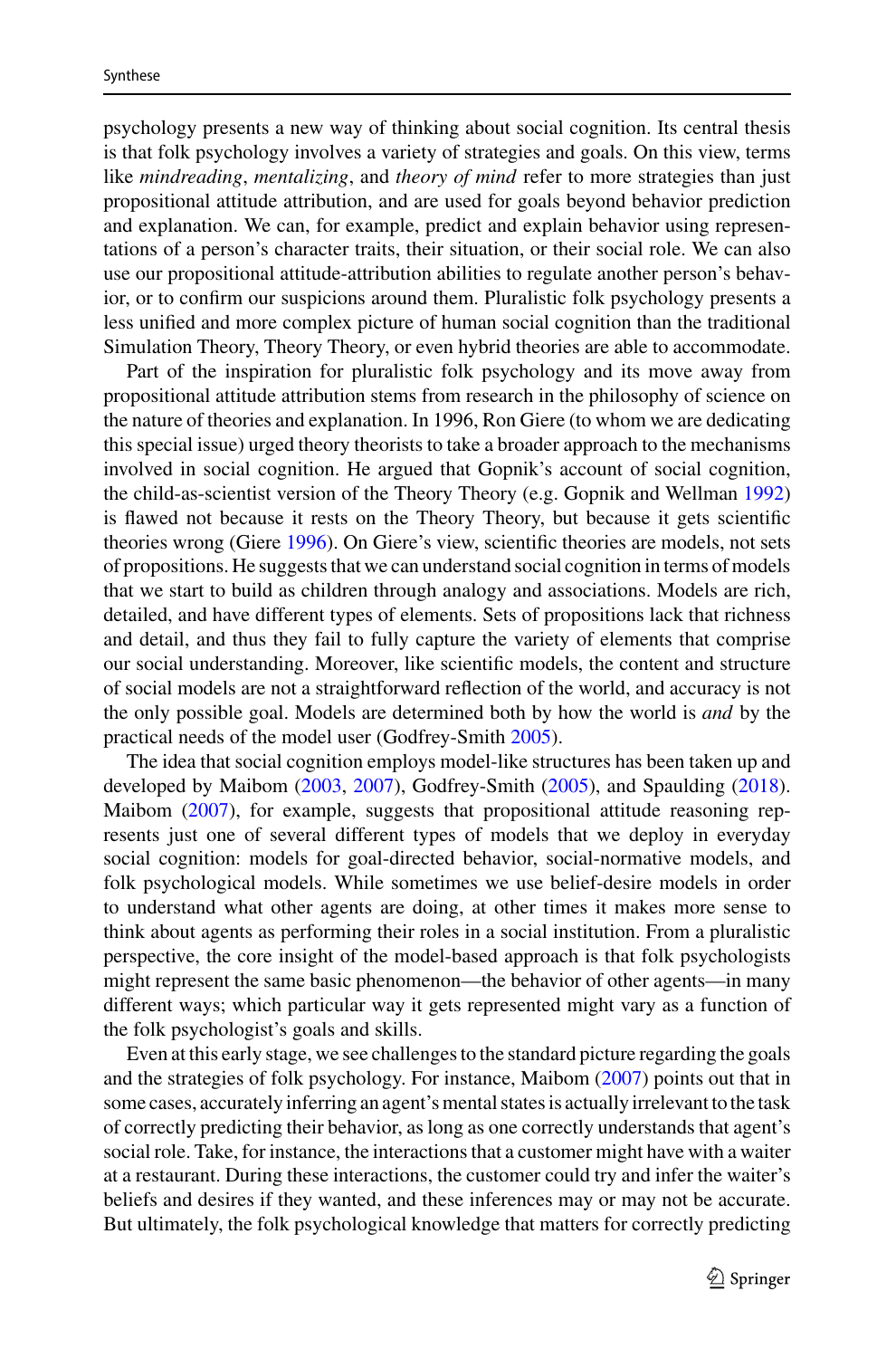the waiter's behavior is the customer's understanding of what waiters are and what they are supposed to do. With this knowledge in hand, whatever beliefs or desires the customer attributes to the waiter are largely beside the point. The only kind of situation in which the customer might really need to infer the waiter's propositional attitudes, Maibom suggests, would be if the waiter suddenly started behaving very unusually given their social role (for example, if the waiter sat down with the customers and started to eat their food). In this picture, predicting and explaining behavior through belief-desire attributions serves as a specialized folk psychological strategy that gets deployed in unusual circumstances, rather than as our default means of construing the social world. These arguments point to an important insight: the goals of accurately attributing mental states and correctly predicting behavior can and often do come apart.

Pluralistic folk psychology developed out of these challenges, integrating the philosophy of science with social psychology, developmental psychology, and comparative psychology. Kristin Andrews proposed pluralistic folk psychology as a new research program that would investigate a broad array of strategies and goals on the part of folk psychologists [\(2008,](#page-14-9) [2012\)](#page-14-10). In her 2008 article "It's in Your Nature: A Pluralistic Folk Psychology," and developed in her 2012 book *Do Apes Read Minds? Toward a New Folk Psychology*, Andrews notably integrates social psychology into the discussion of folk psychology. She focuses on a number of additional methods that humans can use in dynamically interacting ways to predict and explain behavior, such as stereotyping, personality trait attribution, egocentric bias, and situation-based predictions.

While these additional methods of prediction and explanation have a long history in social psychology, they have not been well integrated with the debates about folk psychology. Take, for example, how we use our knowledge of situations to understand a person's behavior in a typical context like stopping a car at a red light. Rather than requiring propositional attitude attribution, we can appeal to the situation and the norms of that situation in order to predict the driver will stop the car. If the driver doesn't stop, an observer might engage in mentalizing to determine the driver's emotion, character, or reasons for running the red light. An observer might take the behavior to reinforce a racial or gender stereotype. Pluralistic folk psychology suggests that to understand a single action of a single person requires a dynamic interplay between multiple strategies.

Another important aspect of Andrews' account is the thesis that folk psychological prediction and explanation—which the Simulation Theory and Theory Theory often treated as interchangeable—in fact constitute distinct psychological activities with distinct aims. While the aim of prediction is accuracy, Andrews suggests that folk psychological explanations typically aim to satisfy what she calls a "curiosity state." Andrews defends this asymmetry thesis by appealing to work on explanation in the philosophy of science; her pragmatic account of explanation follows the idea introduced by van Frassen [\(1980\)](#page-15-6) that an explanation is an answer to a why-question, and that a good explanation is one that satisfies the desires of the questioner.

Synthesizing her project, Andrews argues that Pluralistic Folk Psychology ought to be understood as plural with regard to the strategies and goals of folk psychology. Andrews presents the following statement of Pluralistic Folk Psychology: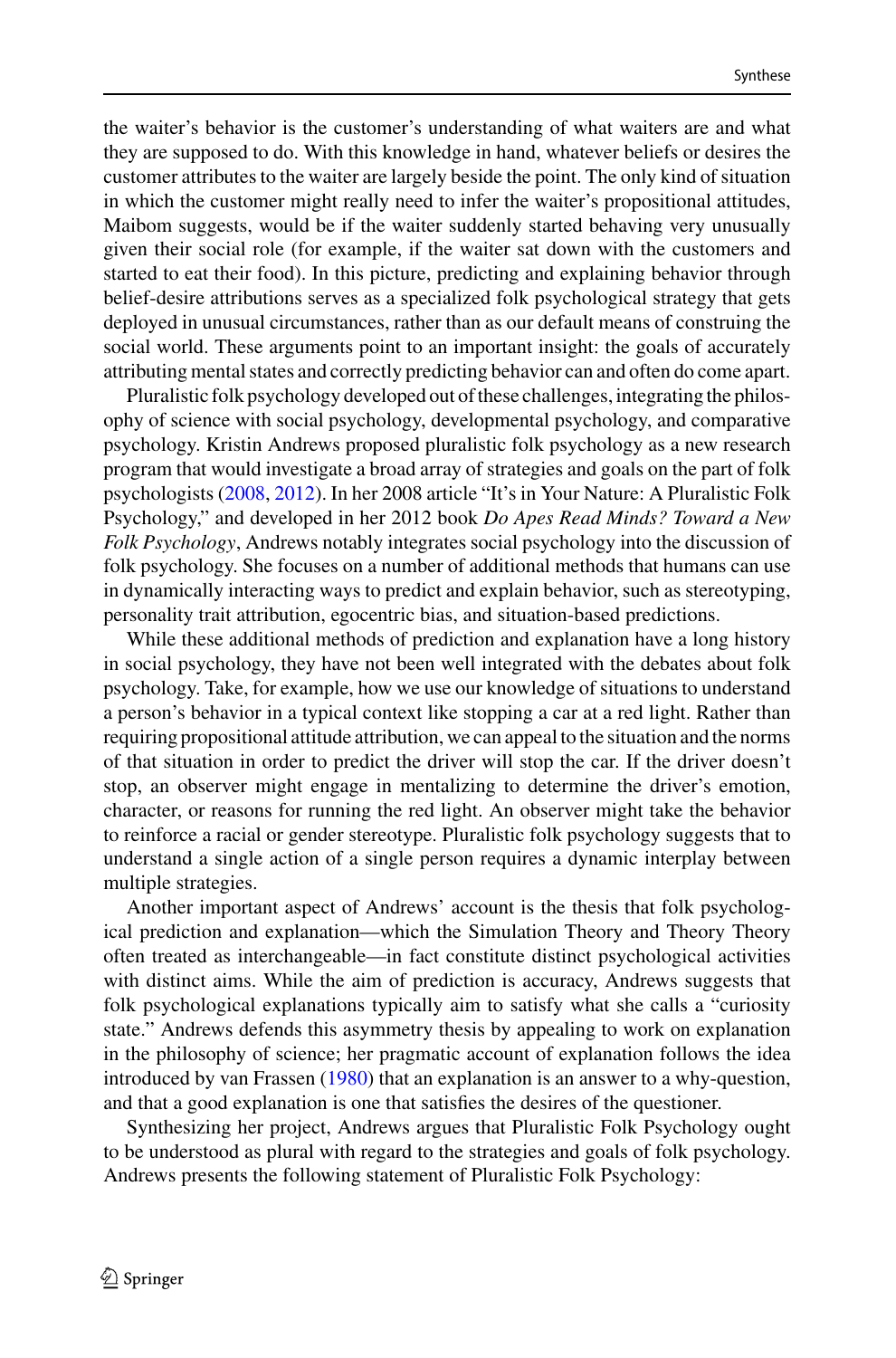- 1. One needs to be a folk psychologist to have robust success in predicting, explaining, and interpreting behavior.
- 2. Folk psychology is a social competence, which includes the ability to identify, predict, explain, justify, normalize, and coordinate behavior.
- 3. The social competencies of folk psychology are subsumed by a number of different cognitive mechanisms, and one's degree of success as a folk psychologist is a function of the number of competencies mastered and the degree of facility with the various competencies.
- 4. Intentional behavior is caused by any number of factors, such as moods, propositional attitudes, emotions, and so on, and sometimes influenced by other factors such as personality traits, dispositions, or historical facts.
- 5. To be a folk psychologist one must be able to recognize the existence of intentional agents and be able to discriminate intentional from non-intentional agents (Andrews [2012,](#page-14-10) pp. 11–12).

While Andrews' book focuses on pluralism with regard to folk psychological strategies beyond belief-desire reasoning, other philosophers explore pluralism about the reasons we engage in folk psychology in the first place. In traditional, propositional attitudebased approaches to folk psychology, it is often taken for granted that folk psychology is first and foremost concerned with the prediction and explanation of behavior. Insofar as predicting and explaining behavior enable us to successfully navigate and learn from the social environment, this is sensible enough. But this perspective leaves out another conception of folk psychology: *shaping* the social environments we inhabit in ways that make it easier to navigate. Instead of using folk psychology to describe the social world in all its complexity, authors exploring this conception suggest that we might instead use folk psychology to make the social world easier to understand, both for ourselves and for others.

In her initial statement of this idea, McGeer [\(2007\)](#page-15-7) suggests that although we might regularly attribute various mental states to ourselves and to others, as the standard mindreading story has it, the function of such attributions often is to *regulate* our own and others' behavior, so that it conforms to our understanding of folk psychological norms about how people *ought* to think and act. For example, when declaring that one holds a particular belief, one becomes normatively compelled to act in ways that align with that belief, or else risk the criticism of one's peers; simultaneously, by using the norms of rationality as the basis for social sanction and criticism, one is able to keep the behaviors of one's peers in check. This normative, regulative use of folk psychology helps to carve out the boundaries of acceptable and unacceptable behavior, which in turn shape our expectations about what people are likely to say and do. Thus, on McGeer's view, our folk psychological practices often are normative, and the function of these normative practices is to regulate ourselves and others.

Zawidzki [\(2013\)](#page-15-8) presents a similar perspective on the function of folk psychology. He argues that our folk psychological practices primarily aim at what, following Mameli [\(2001\)](#page-15-9), which he calls *mindshaping.* In contrast to traditional folk psychology with its focus on accurately describing the contents of minds in order to predict behavior, *mindshaping* refers to the social practices at work in ontogeny and in adults' ordinary social interactions that aim to *shape* minds to conform to predictable patterns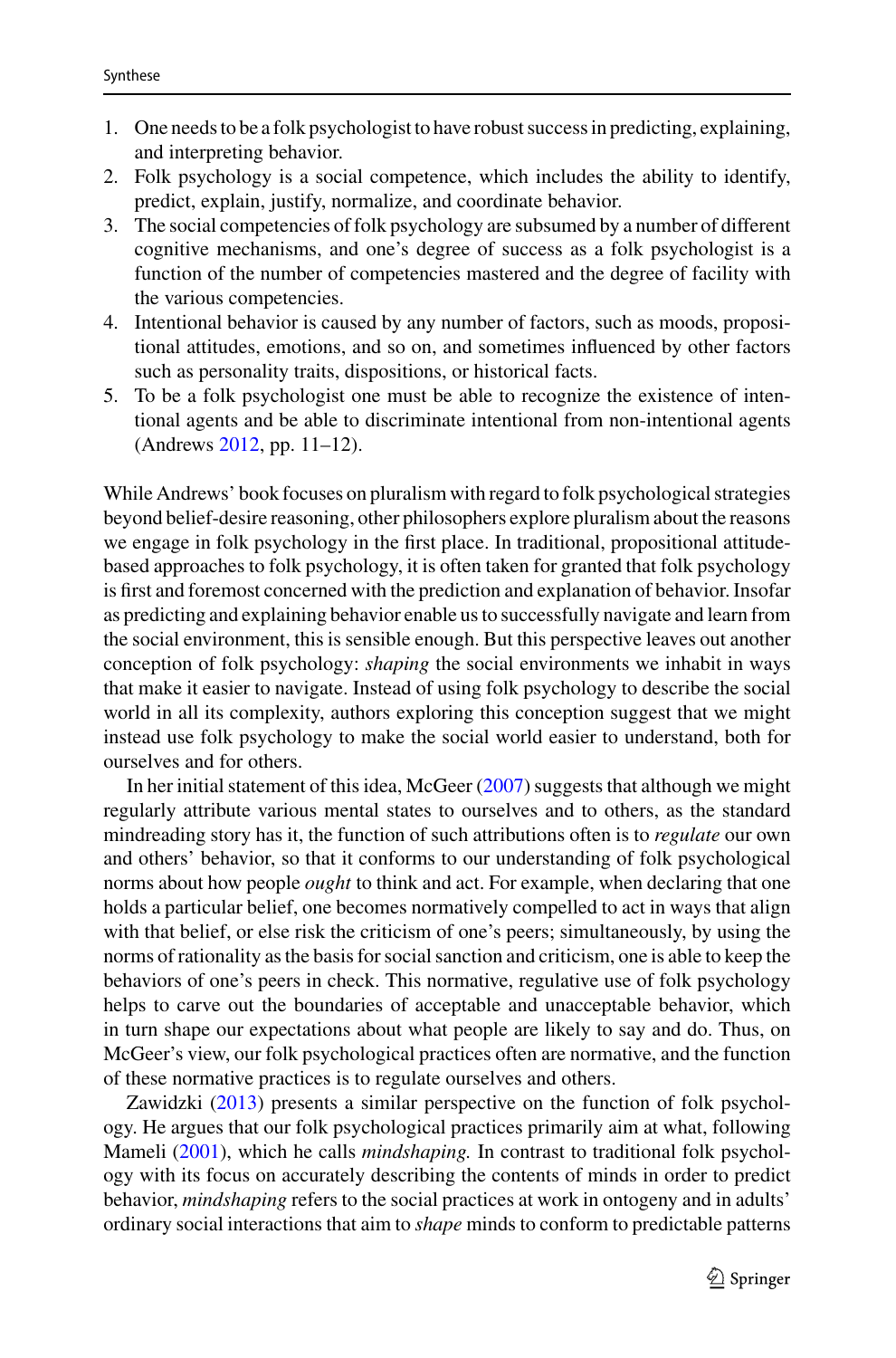of behavior. Mindshaping comes in the form of imitation, pedagogy, conformity to norms, attribution of traits, narrative self-constitution, etc. By attributing traits and mental states to others, we are attempting to make others' minds more coherent and more predictable, which enables cooperation, the development of tools and language, and even accurate mindreading of people's mental content. Thus, the primary function of our social practices is to get ourselves and others to conform to certain ways of thinking and behaving to facilitate cooperative engagement.

In some cases, pluralistic principles have moved philosophers working within the traditional folk psychological frameworks to find ways to incorporate a broader range of constructs into their theories of mindreading.We see this especially in EvanWestra's work on the relationship between character trait-attribution, stereotyping, and theory of mind (Westra [2018,](#page-15-10) [2019a,](#page-15-11) [b\)](#page-15-12). Westra's "action-prediction hierarchy" model of mindreading is a version of the Theory Theory; however, it aims to address the pluralistic point that earlier versions of the Theory Theory failed to account for the role of stereotypes and character-trait attributions in the prediction and explanation of behavior. Westra's account proposes that character trait attribution is inherently mentalistic, and that character traits are always construed as dispositions to have certain classes of mental states and emotions (e.g. a generous person is viewed as disposed towards the desire to help others, the belief that doing favors is good, and feelings of satisfaction upon giving gifts). On this view, learning that a person has a given character trait is often a matter of inferring regularities at the level of their mental states from their observable behaviors; once a trait has been attributed to a person, this can then serve as evidence for subsequent mental-state attributions and behavioral predictions. Thus, trait attribution both informs and is informed by mindreading. Westra also argues that stereotypes are built around generic character trait attributions about certain social groups (e.g. "Canadians are friendly" or "librarians are shy"). This means that when a folk psychologist applies a stereotype to a person, they automatically call to mind certain trait attributions, which in turn inform their expectations about that person's mental states. In this model, stereotypes, character trait attributions, and mentalizing are all part of a single, tightly integrated system for predicting and interpreting behavior.

Shannon Spaulding's recent book, *How We Understand Others* [\(2018\)](#page-15-5), combines many of the insights and elements of pluralistic views described in this section. She defends the central tenet of traditional folk psychological theories—that we attribute mental states in order to interpret and anticipate others' behavior—against various objections. However, taking inspiration from the work of Andrews, McGeer, Zawidzki, and Westra, she argues that traditional accounts are overly focused on a small subset of our folk psychological skills: attributing beliefs and desires in order to explain and predict behavior. While these constitute core components of our mature folk psychological capacities, focusing on this narrow set of skills gives a misleading picture of our real-life mindreading skills. She articulates and defends a version of pluralism with respect to the *input*, *processes*, and *output* of mindreading. She argues that social categorization, stereotypes, social biases, and situational context shape the information we take as input to mindreading. She considers how the various goals we have in a social interaction affect the processes and products of mindreading. Most traditional folk psychological theories, Spaulding argues, presuppose that our primary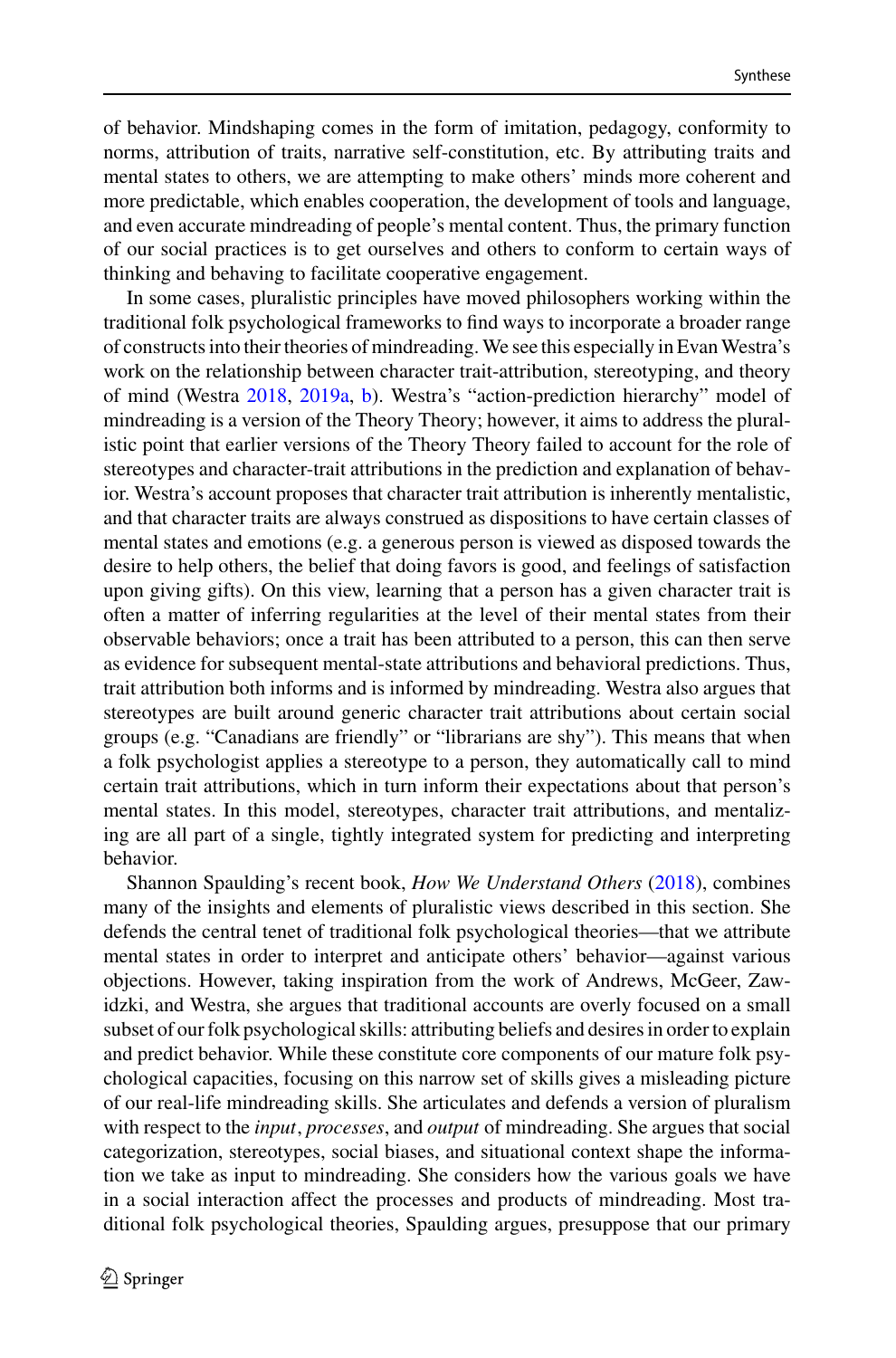goal in mindreading is precision or accuracy. Spaulding argues that while this is the case in certain conditions, in other contexts our primary goals are efficiency, confirming our preexisting ideas, validating our self-worth, manipulating others, etc. These different goals bring about various strategies for mindreading: careful deliberation, stereotyping for out-groups, egocentric projection for in-groups, and self-motivated reasoning. Moreover, our various goals generate different products of mindreading: various types of explanations of social behavior, mindshaping, moralizing and social signaling. Spaulding defends a version of Model Theory, which she argues can incorporate the diversity of the tools in our folk psychological toolkit. Her view, like Westra's, is situated in the context of traditional mindreading theories. It aims to both defend and enhance theories of mindreading.

This brief overview of pluralistic folk psychology makes clear that the view can take many different forms. Pluralistic folk psychology is a research program that, at its core, is committed to the idea that social understanding and interaction is a complex phenomenon that involves a diverse array of psychological processes. However, there is no *particular* model of social cognition, or indeed any particular *kind* of model that all pluralists are committed to. In this sense, pluralism is very different from the Theory Theory or the Simulation Theory. It is best understood as a research program that encompasses a wide range of models of folk psychology. Some of these approaches aim to replace standard theories of folk psychology, e.g., Andrews and Zawidzki. Some approaches also aim to reframe the function of folk psychology, e.g., McGeer and Zawidzki. Some pluralistic approaches even work within the framework of traditional theories of folk psychology and aim to enhance rather than replace or reframe the theories, e.g., Westra and Spaulding. Thus, pluralistic folk psychology is a "big tent" research program, and the papers in this special issue exemplify this broad array of pluralist views.

#### **2 Papers in this topical collection**

Drawing on a wide range of philosophical and empirical literatures, the ten papers in this topical collection each pick up on and extend the core insights of folk psychological pluralism. We see these papers as falling to three clusters: (Sect. [2.1\)](#page-7-0) *Folk*-*psychological strategies beyond propositional attitude attribution*; (Sect. [2.2\)](#page-9-0) *Enculturation and regulative folk psychology*; and (Sect. [2.3\)](#page-12-0) *Defenses of pluralism*. The four papers in the first cluster—by Curry, Boisserie-Lacroix and Inchingolo, Díaz and Almagro, and Westra—can be read as developing the pluralistic thesis that folk psychology is supported by a wide range of strategies. The four papers in the second cluster—by Lavelle, Ilgaz and Allen, McGeer, and Zawidzki—build upon the pluralistic insight that the goals of folk psychology are often regulative, rather than predictive and explanatory, and explore the role of cultural and developmental factors in shaping the regulative process. The two papers in the last cluster—by Ghijsen and Fiebich—build upon the pluralist research program by engaging with its critics and offering proposals about how to understand the pluralist framework as a whole.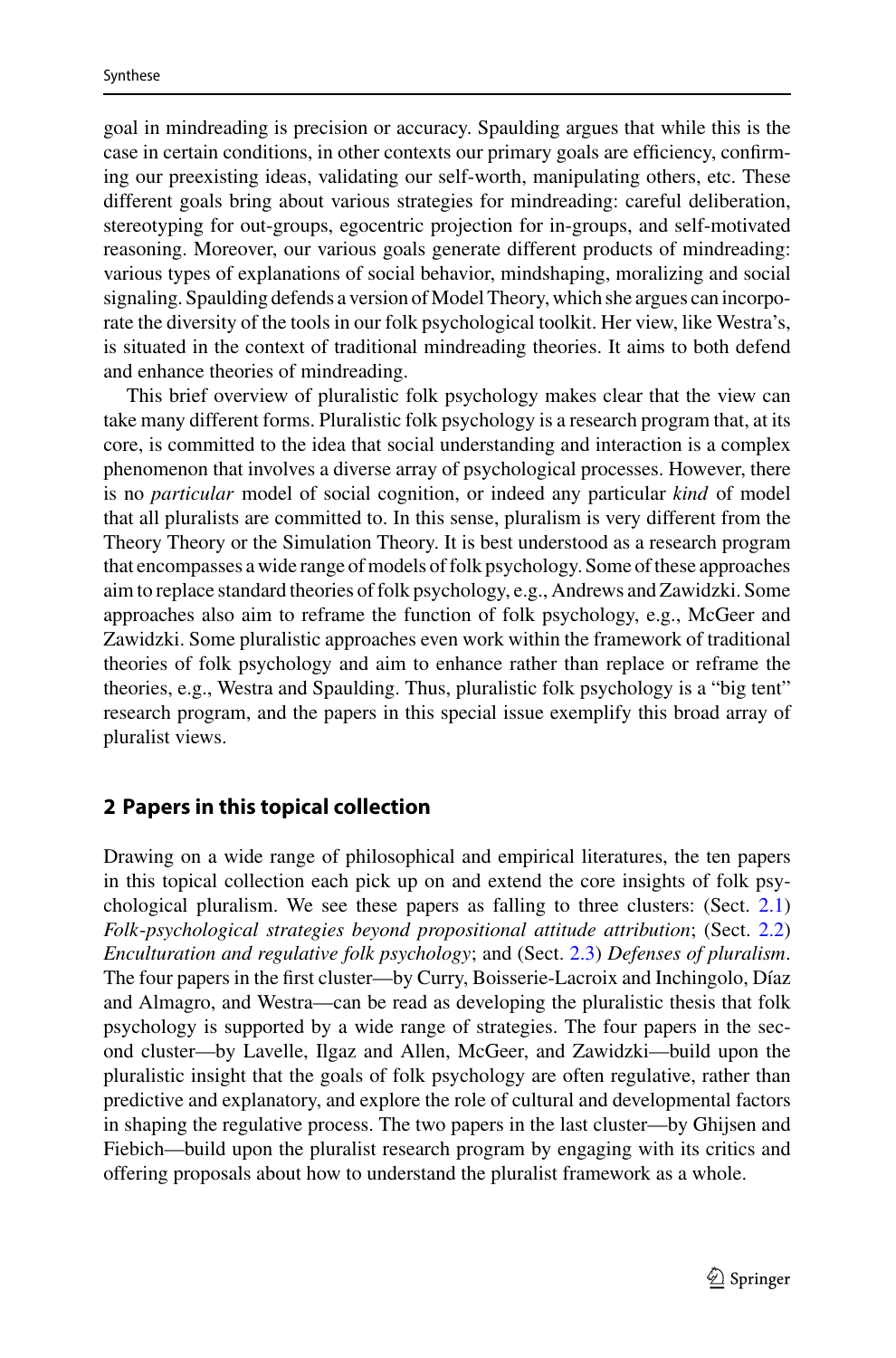# <span id="page-7-0"></span>**2.1 Folk-psychological strategies beyond propositional attitude attribution**

Folk psychologists use a wide range of concepts and strategies to understand behavior. Among these strategies, prediction and explanation in terms of propositional attitudes has received the lion's share of the philosophical attention, while other aspects of the ways we understand other minds have been left underanalyzed. As a research program, one of the goals of folk psychological pluralism is to rectify this analytic imbalance. Early pluralistic proposals thus drew attention to the roles that representations of character traits, stereotypes, norms, and situations play in our folk psychological understanding. We see these four papers as continuing in this tradition of broadening the scope of folk psychological constructs discussed in philosophy.

# **2.1.1 "Street Smarts," by Devin Sanchez Curry**

Devin Sanchez Curry's paper draws attention to an understudied type of folk psychological inference: attributions of intelligence. Starting from the observation that intelligence attributions are cross-culturally ubiquitous, Curry goes on to note that what constitutes intelligence is also culturally variable: While some cultural groups' conceptions of intelligence emphasize academic success, others emphasize social competence, while still others value the mastery of culturally specific skill sets. He also argues that attributions of intelligence are often used for a regulative rather than descriptive purpose, as a way to shape individuals' behaviors in socially desirable ways (see also Lavelle, this volume). This, Curry argues, shows that folk attributions of intelligence are not generally aimed at describing a set of causal psychological mechanisms (e.g. fluid g or working memory capacity). Drawing together ideas from psychologist Robert Sternberg and philosophers Gilbert Ryle and Daniel Dennett, Curry develops a positive account of folk psychological intelligence, which he calls *relativistic interpretivism*. On this view, folk attributions of intelligence track the disposition to succeed on a set of culturally prescribed puzzles. One important theme to emerge from this discussion is that we must be careful to distinguish between the contents of our folk concepts of intelligence and psychometric constructs of intelligence such as IQ and fluid g. The pluralistic framework is well-positioned to capture this kind of difference.

# **2.1.2 "Empathy for a reason? From understanding agency to phenomenal insight," by Celine Boisserie-Lacroix and Marcho Inchingolo**

In a pluralistic spirit, Boisserie-Lacroix and Inchingolo's paper takes a critical look at the way that philosophical work on empathy has relied upon propositional attitude attributions and suggests that this perspective leaves out something very important. Their paper focuses on Karsten Steuber's notion of "reenactive empathy" (Stueber [2010\)](#page-15-13), which characterizes empathy in terms of apprehending an agent's reasons for action, where reasons are taken to consist in belief-desire couples. Boisserie-Lacroix and Inchingolo argue that this basic belief-desire model overlooks the way we deploy empathy to understand *arational* actions—for example, when a person tears up the picture of a former romantic partner in a fit of sadness and hatred (Hursthouse [1991\)](#page-14-11).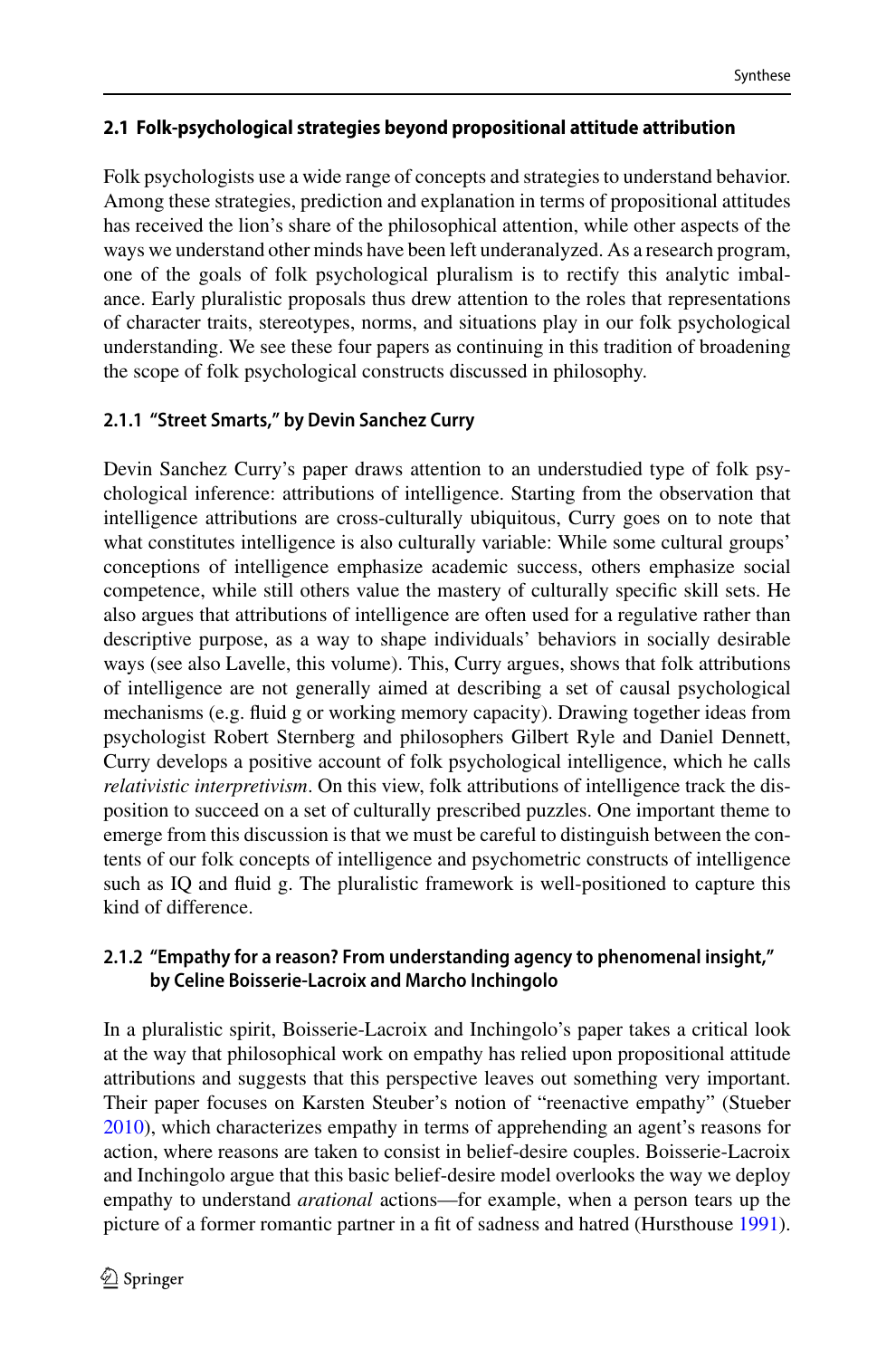After arguing that belief-desire interpretations of how we understand these actions are implausible, the authors go on to lay out an account of what these interpretations leave out: *phenomenal insight*. This is the way that empathizers endeavor to understand not only another person's reasons, but also the experienced dimensions of another person's mental states. The function of phenomenal insight goes beyond (and is in some ways prior to) the predictive and explanatory functions normally ascribed to folk psychology, in that it captures how sometimes we just want to share in the felt experiences of others. This experiential aspect of empathy in turn affords us with a way to understand how emotions affect behavior, even in cases of arational actions. The authors also argue that the experiential form of empathy helps us grasp how certain reasons actually succeed in motivating a person to act, while others do not. In the context of a collection on pluralistic approaches to folk psychology, two things about this paper are particularly noteworthy: first, it highlights the limitations of approaching folk psychological processes like empathy in terms of propositional attitude attribution; second, it captures the fact that often our folk psychological goals extend beyond mere prediction and explanation.

#### **2.1.3 "You are just being emotional! Testimonial injustice and folk-psychological attributions," by Rodrigo Díaz and Manuel Almagro**

One of the promises of the pluralistic approach has been that it might form a bridge between the study of folk psychology and issues in social epistemology, connecting what we know about how we think about other minds with the way that we succeed in learning from one another. One way that this connection has been developed is by noting the implications of pluralistic arguments about the role of stereotypes in our folk psychology for social epistemologists' understanding of *testimonial injustice*, the phenomenon whereby non-epistemic factors such as gender and race skew the way we epistemically evaluate other people's claims (Fricker [2007\)](#page-14-12). The basic idea here is that stereotypes contain folk psychological information—say, about the average emotionality or intelligence of certain groups (see Curry, this volume)—that can systematically distort the way agents assign credibility to a particular group of individuals.

In their paper, Díaz and Almagro take an experimental approach to this set of ideas, with a specific focus on gender stereotypes and testimonial injustice. They consider the claim that women are viewed as more emotional than men, and that this leads to their claims being taken less seriously because highly emotional individuals are viewed as less credible. Across two studies, they investigated how attributions of emotionality and the gender of a speaker affected attributions of credibility. Somewhat surprisingly, while the authors found a significant negative correlation between emotionality and credibility, they found no significant correlations between speaker gender and emotionality or speaker gender and credibility. In other words, while participants in these studies treated speakers they viewed as more emotional as less credible, neither their attributions of emotionality nor their judgments of credibility varied as a function of the speaker's gender. Thus, these studies did not support the hypothesis that gender stereotypes lead to testimonial injustice. In their discussion, the authors are careful to note that their results are compatible with the reality of testimonial injustice; rather,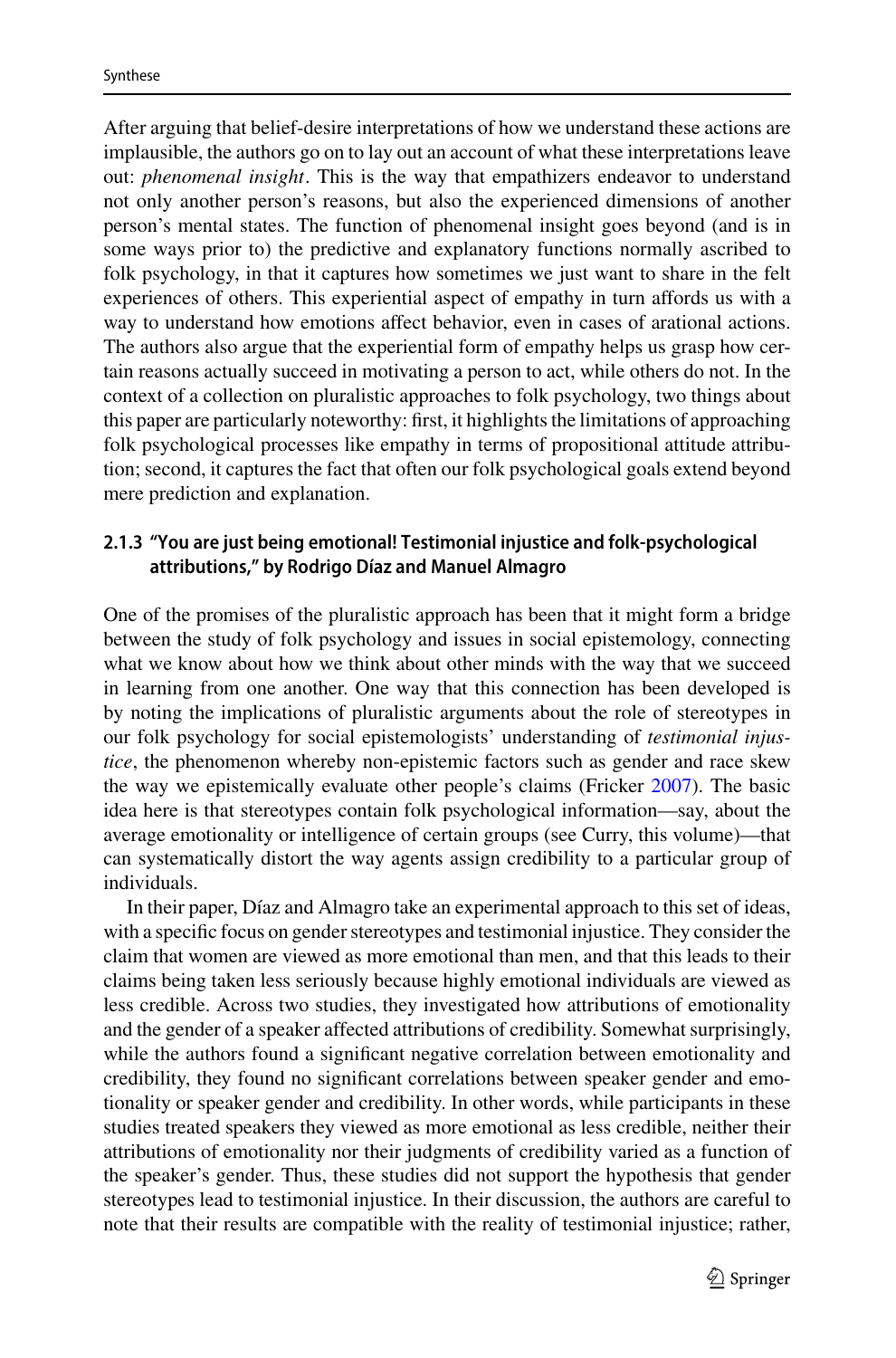they suggest that the effects of stereotypes on attributions of credibility might be dependent on contextual and motivational factors not systematically manipulated in these studies. We think that experimental papers like this one stand to greatly enrich the literature on pluralistic psychology, and that they provide a model for how we might go about testing specific hypotheses about aspects of folk psychology that go beyond propositional attitude attribution.

# **2.1.4 "Folk personality psychology: mindreading and mindshaping in character trait attribution"**

Westra's paper focuses on the attribution of character traits as a folk psychological strategy, and the extent to which it fits into a broader pluralistic framework. The paper is divided into two parts, the first of which explores the extent to which character trait attribution is dissociable from mindreading more generally, and the second of which looks at the ways that character-trait attribution might function as a form of mindshaping. In the first part of the paper, Westra surveys a range of data on mindreading and trait attribution in neurotypical adults, people with ASD, infants, and young children, and argues that the weight of the evidence supports a mindreadingbased view of trait attribution. In the second part of the paper, Westra focuses primarily on the regulative dimensions of moral character judgments specifically. He identifies three ways that attributions of moral character traits can have regulative, mindshaping effects: virtue-labeling, gossip about traits, and narrative-based forms of moral pedagogy. Because it strongly emphasizes the role of mindreading in both the attributive and regulative uses of character judgment, Westra's version of pluralism remains quite close to traditional, Theory Theory accounts of folk psychology. Thus, if the pluralistic framework encompasses a wide spectrum of different approaches to social cognition, Westra's view represents the more conservative end of this spectrum: it allows that propositional attitude attribution alone does not exhaust the range of folk psychological processes that we apply in our day-to-day lives, but its account of other folk psychological processes—or at least, trait attribution—is still grounded in a traditional mindreading-based framework.

# <span id="page-9-0"></span>**2.2 Enculturation and regulative folk psychology**

As discussed above, one of the most thought-provoking ideas to come out of the pluralistic framework has been the thesis that folk psychology often plays a regulative function, corralling our habits of thought and action into normative molds that make us more predictable and interpretable to one another (and to ourselves, as Zawidzki argues in his contribution to this volume). This mindshaping phenomenon is closely tied to the process of enculturation: the distinctive folk psychological norms that we acquire from our local cultural environments can determine which sociocognitive strategies we use in different social contexts. The papers in this section all engage with different aspects of this relationship between culture and regulative folk psychology: the role of first-personal mindshaping in making ourselves interpretable to others; the relationship between regulative folk psychology and enculturation; the variability in folk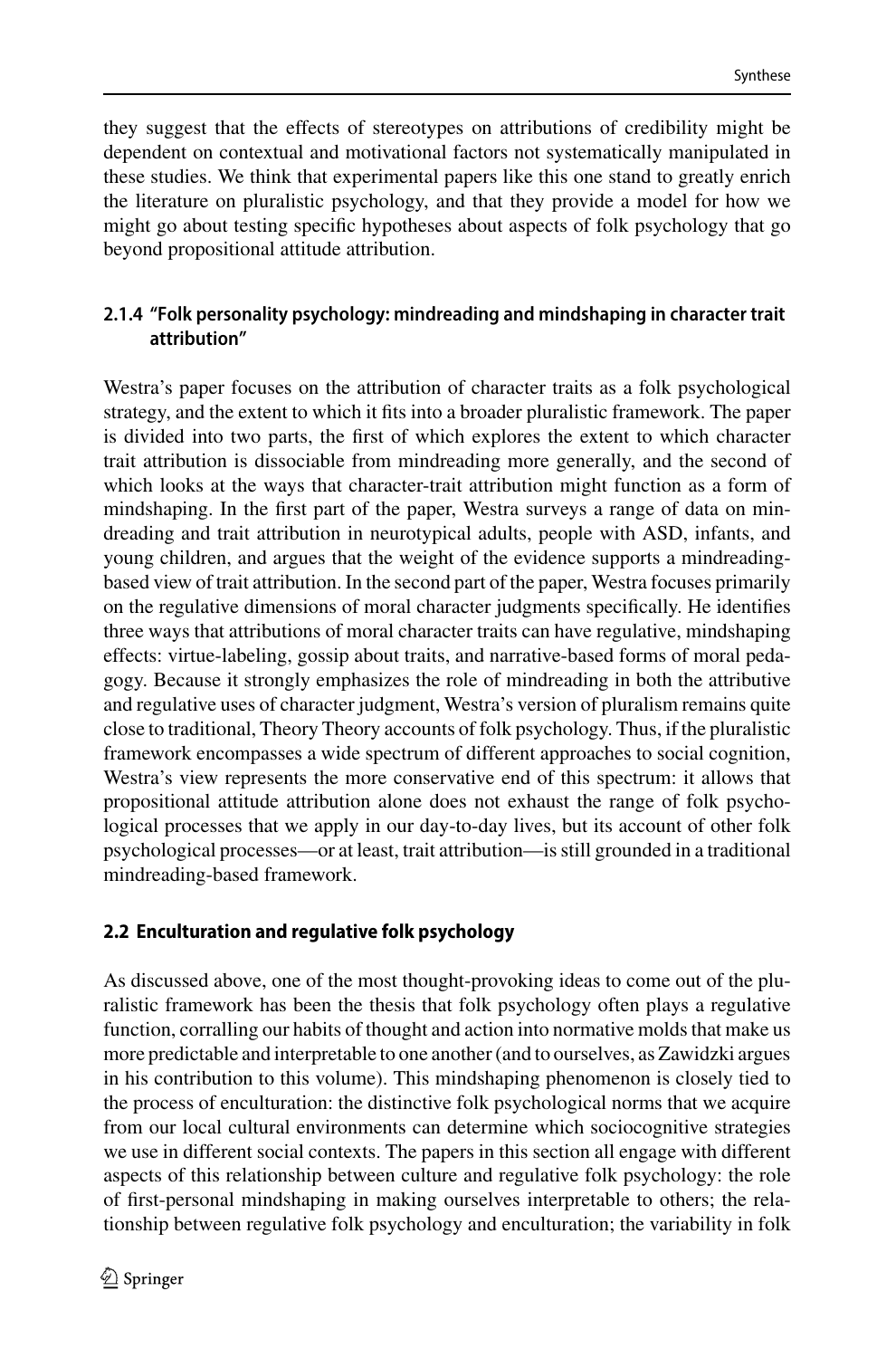psychological practices that we observe across cultures; and the way children acquire their culturally unique folk psychological competencies through social interactions.

#### **2.2.1 "The impact of culture on mindreading," by Jane Suilin Lavelle**

The main focus of Lavelle's paper is the broad diversity in folk psychological practices that emerges across different cultures. To make sense of this variability, Lavelle applies Spaulding's [\(2018\)](#page-15-5) distinction between the *goals* of folk psychology (e.g. whether we aim to accurately predict a person's actions, or to shape their actions to make them more predictable) and *methods* of folk psychology (e.g. whether we use mental states, stereotypes, or traits to explain a person's actions). Surveying cross-cultural evidence comparing the folk psychological practices of North American, East Asian and South Asian populations, Lavelle illustrates how people in different cultures often use different sets of folk psychological methods to achieve the same social goals, and also the same folk psychological methods to achieve distinct social goals. Some of these differences have even been observed in cross-cultural neuroimaging research, suggesting that the mechanisms of social cognition may become differently tuned depending on an individual's social environment. Lavelle then goes on to argue that the importance of this variability has been underrated in traditional debates about folk psychology, which have tended to view predicting and interpreting behavior in terms of propositional attitudes as a human universal; indeed, this narrow focus may itself be an artifact of the culturally local conception of folk psychology that these philosophers and scientists find familiar. Ultimately, Lavelle concludes that while some basic forms of mental-state attribution might be universal, this fact vastly underdetermines the range of folk psychological practices that people deploy in their day-to-day lives.

#### **2.2.2 "(Co-)Constructing a theory of mind: From language or through language?" by Hande Ilgaz and Jedediah Allen**

While Lavelle's paper establishes a wide range of cultural variability in the kinds of folk psychologies that people display as adults, Ilgaz and Allen's paper can be read as a careful discussion of the different ways that those different folk psychologies might emerge from children's early social and linguistic experiences, and how that socialization process ought to be studied. Their paper starts with a contrast between two ways of understanding how linguistic experience drives the acquisition of folk psychological competencies: the Theory Theory (TT) and the Socio-Cultural theory (SC). While TT posits that children's folk psychological competencies are the product of an observation-based theorizing process that gets applied across social and nonsocial domains, the SC approach argues that children's social interactions and the specific action affordances and relationships that they create play a special developmental role that is not reducible to observation and hypothesis testing. One challenge for distinguishing these approaches empirically is that both the TT and the SC predict that children's exposure to folk psychological vocabulary affects their socio-cognitive development. To address this challenge, the authors suggest that experimenters need to measure not only children's overall exposure to psychological terms, but also the specific kinds of interactive contexts in which those terms get used—for example,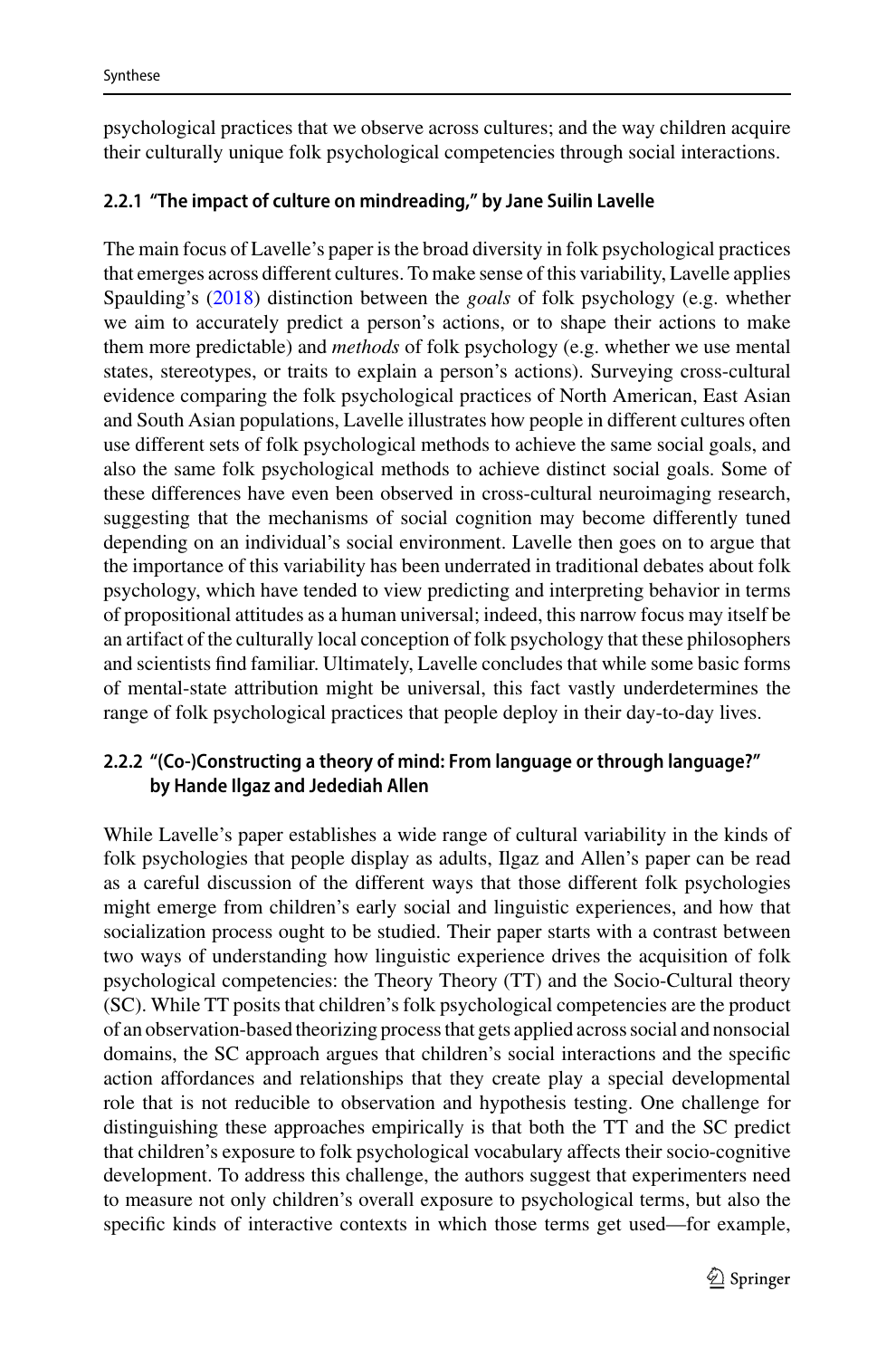whether a speaker is describing their own psychological states, the states of their interlocutor, or the states of a third party, and whether these expressions arise during regular conversations, playtime, or storytime. For the TT perspective, the authors argue, these differences in context should not matter, since that kind of learning process is geared towards abstracting away from particulars and towards broad generalizations. For the SC perspective, what matters for the learning process are the specific social affordances created in the immediate interactive context. Thus, from an SC perspective, the study of the development of folk psychological understanding needs to adopt more fine-grained coding schemes in order to understand how language (and through it, culture) shapes how children learn about other minds.

# **2.2.3 "Enculturating folk psychologists," by Victoria McGeer**

McGeer's paper also takes up the issue of culture in folk psychological practice, this time with the aim of situating the regulative approach to folk psychology within the broader framework of extended and enculturated cognition (Menary [2012\)](#page-15-14). In this framework, acquiring the habits, skills, and norms of one's culture does not just enhance or extend our basic cognitive capacities, but instead actively and continuously rewrites them. This is also the case, McGeer suggests, with the folk psychological norms of one's local culture. Through an extended analogy with the way a lifelong rugby fan comes to internalize the norms and rules of that game and gains a form of understanding that is inaccessible to the rugby novice, McGeer develops a picture of how local folk psychological norms shape our socio-cognitive capacities. This enculturation process simultaneously helps us to skillfully understand and interact with other members of one's culture, while also molding our patterns of thought and action so that we become more interpretable ourselves. Thus, folk psychology is externally scaffolded by the norms of one's cultural environment, which shape social cognition from the outside-in. One notable feature of McGeer's account is that it does not aim to diminish or minimize the role of traditional forms of mindreading in everyday social cognition (contrary to some critics of the traditional approach to folk psychology), but rather to show how pervasive mindreading can emerge from the regulative enculturation processes she describes.

# **2.2.4 "A new perspective on the relationship between metacognition and social cognition: metacognitive concepts as socio-cognitive tools," by Tadeusz Zawidzki**

In his paper, Zawidzki applies the mindshaping framework to a longstanding debate about the relationship between social cognition and meta-cognition, or thinking about one's own thoughts. Traditionally, this debate has centered around questions of developmental and evolutionary priority: do first-personal, meta-cognitive forms of folk psychological reasoning (e.g. introspection) precede third-personal mindreading (as in the classic simulation theory), or is meta-cognition a kind of mindreading directed at the self (as in in some versions of the Theory Theory)? After outlining the specific limitations of each approach, as well as their shared commitment to a limited, spectatorial conception of social cognition (Hutto [2004\)](#page-14-13), Zawidzki proposes a novel alternative: if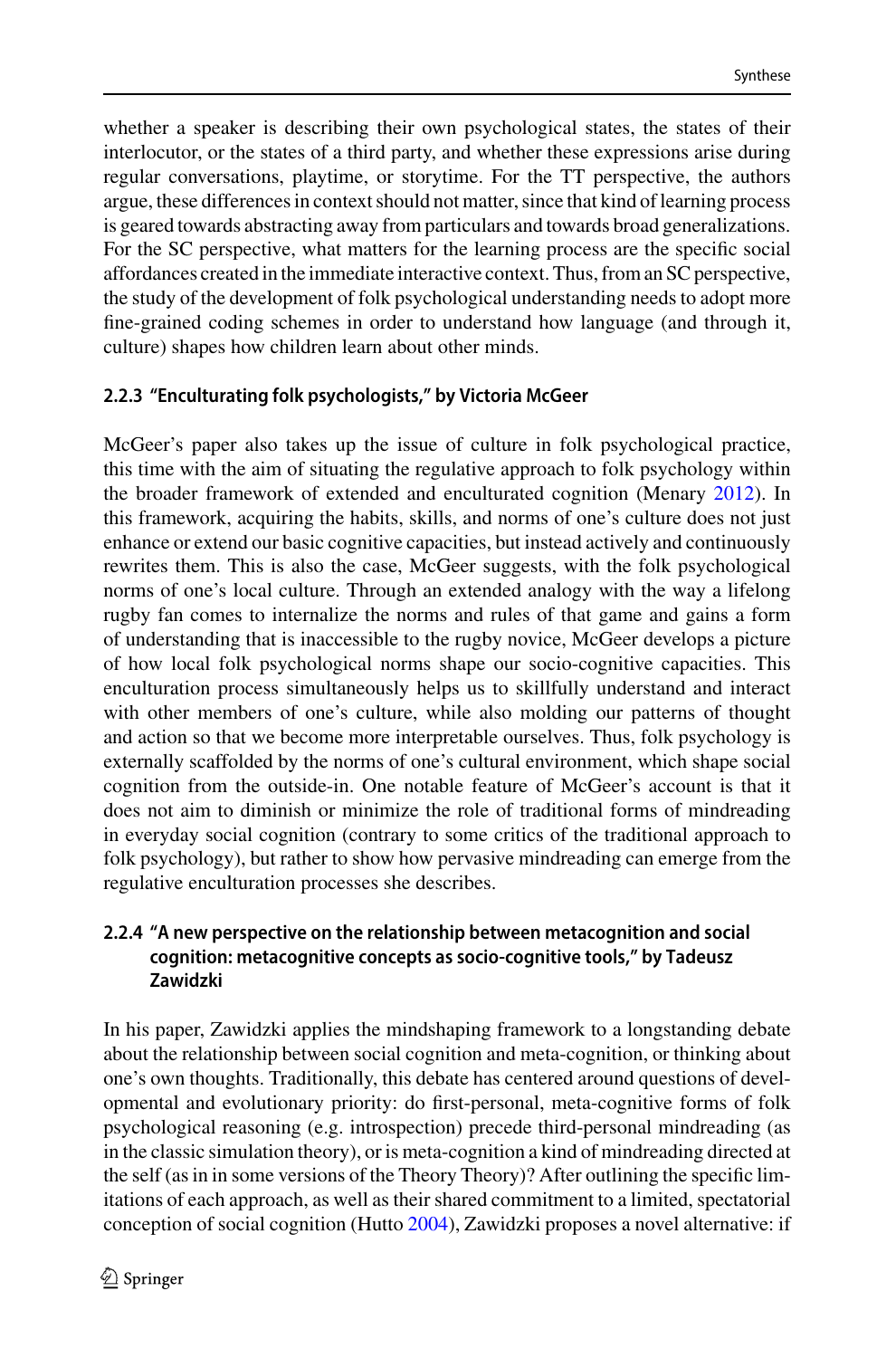we think of the function of folk psychological concepts<sup>1</sup> as aiming to regulate rather than simply describing the thoughts of others, the earlier debate is effectively dissolved: both meta-cognitive and third-personal uses of folk psychological concepts help us to adhere to social norms that make us more predictable interactive partners. In other words, meta-cognitive concepts are really just another kind of sociocognitive tool to help us adapt to our local cultural environments. Additionally, Zawidzki's account makes room for another, more basic, nonconceptual form of meta-cognitive process that helps human beings acquire and master our local explicit folk psychological skills, which he calls "procedural metacognition" (Proust [2013\)](#page-15-15). Taking stock, Zawidzki argues that his model overcomes all the major disadvantages of traditional mindreading-first and meta-cognition-first accounts, while also breaking the debate about metacognition and social cognition free from the spectatorial mold.

#### <span id="page-12-0"></span>**2.3 Defenses of pluralism**

The last pair of papers in this collection are concerned with the framework of folk psychological pluralism itself, and the way this framework relates to other theories of social cognition. This too is an important direction for proponents of pluralistic folk psychology. As it has gained adherents, pluralistic folk psychology has also faced various criticisms from proponents of more mainstream views. Because it is an approach that rejects idealized models of social cognition and embraces its messiness and complexity, the pluralistic approach to folk psychology is sometimes prone to misinterpretation and conflation with other views. Papers like these help to clarify the distinctive, often nuanced contributions that pluralistic folk psychology can make.

# **2.3.1 "Traits, beliefs and dispositions in a pluralistic folk psychology," by Harmen Ghijsen**

Ghijsen's paper outlines three potential challenges to the pluralistic folk psychology framework, which he calls *the prediction problem*, *the interaction problem*, and *the difference problem*. Ghijsen's presentation of these problems is framed around a recent debate within the pluralism literature regarding whether character trait concepts are represented as mentalistic dispositions or as purely behavioral ones (see also Westra, this volume). The prediction problem, which Ghijsen attributes to Westra [\(2018\)](#page-15-10), argues that the behavioral approach cannot explain how we generate reliable traitbased behavioral predictions in particular situations, because it does not explain how the predictor parses situations for predictive purposes. To fill in that gap, the predictor needs to appeal to representations of the agent's mental states and the way that they construe the situation. Ghijsen argues that the prediction problem can also be solved in another, non-mentalistic manner: instead of appealing to the agent's mental states, the predictor can just rely upon her own construal of the situation. The interaction problem

<span id="page-12-1"></span> $1$  Importantly, Zawidzki makes it clear that his account aims to explain how we use person-level, linguistically expressible folk psychological concepts. He distinguishes these from sub-personal, implicit forms of mentalizing (Butterfill and Apperly [2013;](#page-14-14) Zawidzki [2011\)](#page-15-16), which he thinks do serve predictive rather than regulative functions.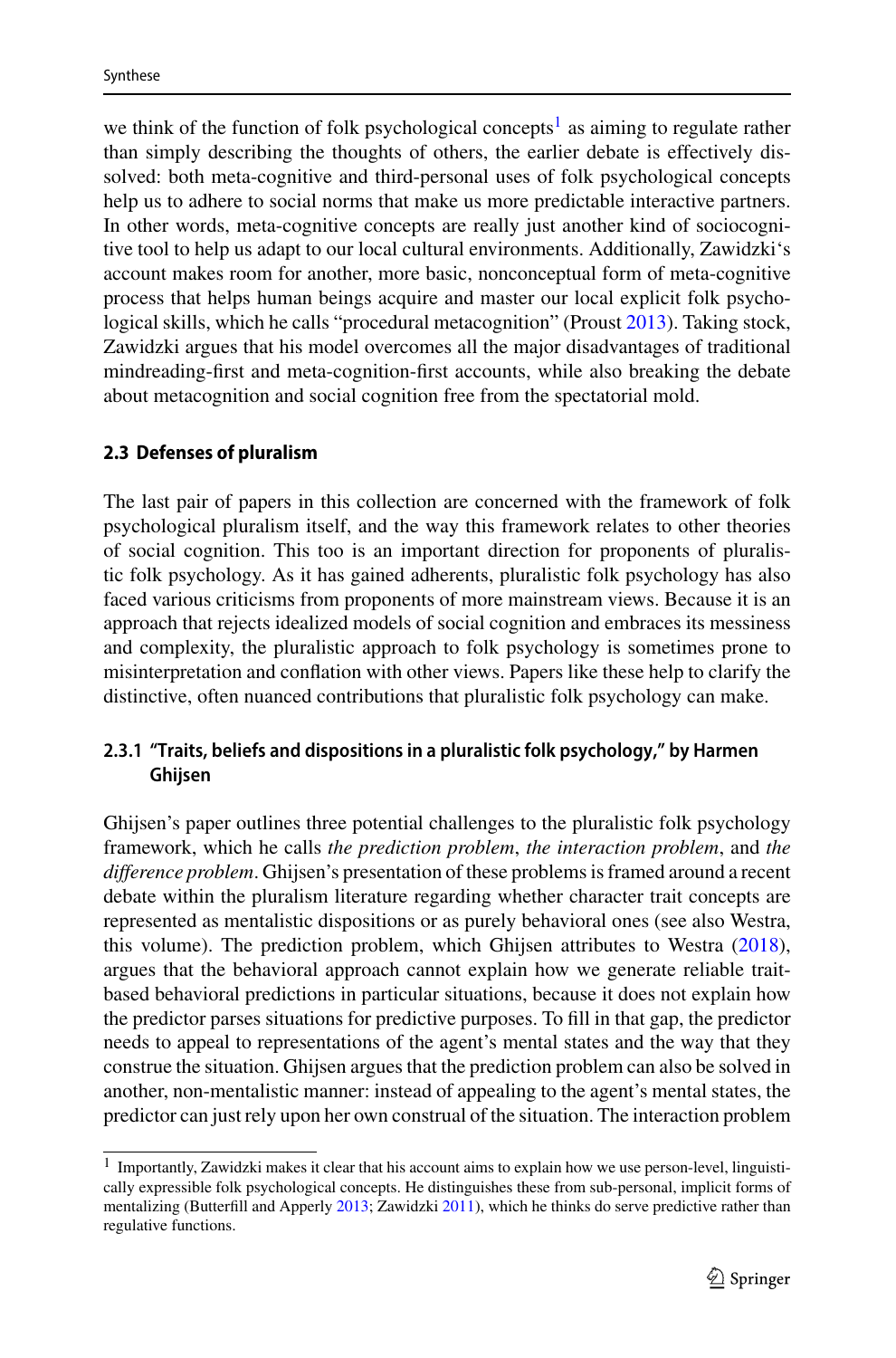concerns the general issue of how a pluralistic account should go about explaining the way that mindreading and non-mindreading processes interact to produce behavioral predictions (see also Fiebich, this volume). After raising some problems for Westra's [\(2018\)](#page-15-10) hierarchical account of how this interaction works, Ghijsen suggests that a viable strategy for the pluralist might be to appeal to the Model Theory, wherein different folk psychological strategies get used depending on the goals and skills of the predictor (Maibom [2007;](#page-14-8) Spaulding [2018\)](#page-15-5). The difference problem concerns whether, on a dispositionalist account of propositional attitudes, putatively distinct forms of folk psychological reasoning all end up collapsing into one and the same thing—namely, predictions in terms of behavioral dispositions. In reply, Ghijsen argues that the basic pluralistic folk psychology can overcome this challenge, provided that it gives a more fine-grained account of the different kinds of behavioral dispositions that different folk psychological strategies like trait attribution and belief attribution track.

# **2.3.2 "In defense of pluralist theory," by Anika Fiebich**

In this paper, Fiebich sets out to systematically distinguish the pluralistic approach to folk psychology from neighboring approaches. For Fiebich, what is distinctive about pluralism is not the claim that we use a variety of strategies for social understanding, since this is also true of various theory-simulation hybrids and interactionist theories of social cognition. Instead, pluralism is distinguished by its rejection of what she calls the *default assumption*, which takes for granted the idea that one kind of folk psychological process is automatically engaged when we try to understand the minds of others. Pluralism recognizes that the mechanisms and aims of social cognition depend on a range of contextual factors. By the same token, Fiebich argues, pluralism does not represent an attempt to reconcile or integrate the theory–theory, simulation theory, or interactionism in one overarching theoretical framework. Because these different theories all adhere to different versions of the default assumption, and because they make other fundamentally incompatible assumptions about the nature of folk psychology, attempting to integrate them is a non-starter. Pluralism does however allow for integration at the level of cognitive mechanisms, by showing how and when different cognitive processes guide our folk psychological reasoning. The key to the pluralist approach, then, is to articulate principles for understanding when and why a given cognitive process—be it theorizing, simulation, trait attribution, stereotypes, or something else—becomes activated in a given context. Along these lines, Fiebich offers a survey of how different versions of pluralism spell out these principles, including Andrews' *normative* approach (Andrews [2015\)](#page-14-15), Gallagher's interaction-based approach (Fiebich et al. [2016;](#page-14-16) Gallagher [2015\)](#page-14-17), and her own *fluency*-based account (Fiebich and Coltheart [2015\)](#page-14-18).

# **3 Conclusion**

Inspired by the pluralistic framework, the articles of this special issue develop new approaches to folk psychology that explore the diverse methods that we employ and goals that we pursue in trying to understand one another. These articles show that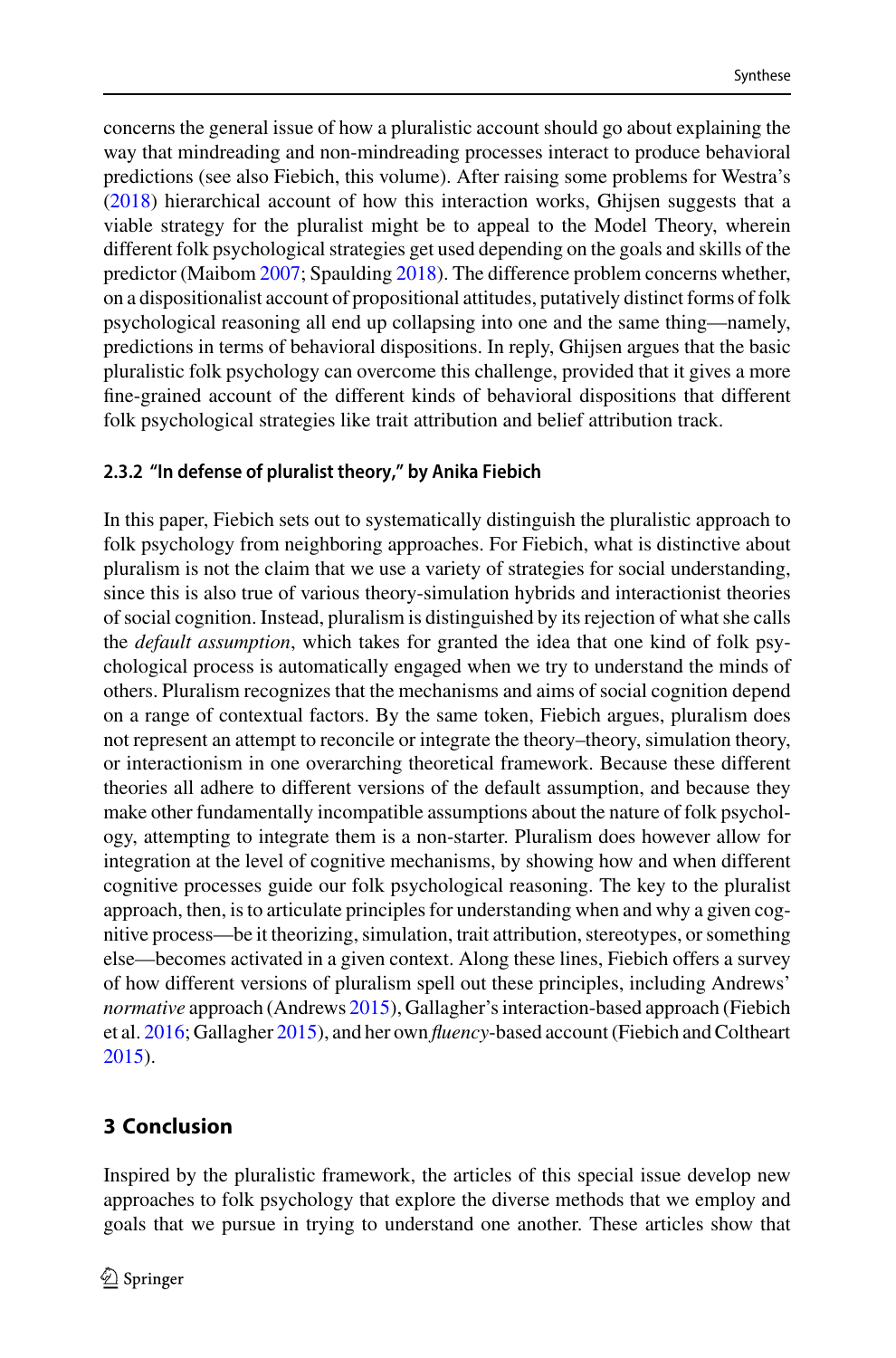pluralistic approaches to folk psychology are being taken up by a wide range of philosophers and scientists, thereby enhancing our understanding of the diverse ways in which humans navigate the social world. This pluralistic turn in the study of social cognition enables us to make progress on a wide range of long standing questions about the metaphysics of mind and the philosophy of cognitive science, from the social dimensions of introspection, to the concept of intelligence, to the nature of empathy. The pluralistic folk psychology research program is a fruitful approach to studying these and many other social phenomena.

**Acknowledgements** We are extremely grateful to all the authors who contributed papers to this special issue, and to all of the reviewers who refereed submissions. We also thank Tad Zawidzki and Heidi Maibom for their comments on this introduction, and the editors of this journal for their guidance and administrative support. KA was supported by SSHRC Insight Grant 435-2016-1051 and by the York University Research Chair Program. EW was supported by SSHRC Postdoctoral Fellowship 756-2018-0012.

#### **References**

- <span id="page-14-9"></span>And[rews, K. \(2008\). It's in your nature: A pluralistic folk psychology.](https://doi.org/10.1007/s11229-007-9230-5) *Synthese, 165*(1), 13–29. https://doi. org/10.1007/s11229-007-9230-5.
- <span id="page-14-10"></span>Andrews, K. (2012). *Do apes read minds?: Toward a new folk psychology*. Cambridge: MIT Press.
- <span id="page-14-15"></span>Andrews, K. (2015). The folk psychological spiral: Explanation, regulation, and language. *The Southern Journal of Philosophy, 53,* 50–67. [https://doi.org/10.1111/sjp.12121.](https://doi.org/10.1111/sjp.12121)
- <span id="page-14-3"></span>Baillargeon, R., Scott, R. M., & He, Z. (2010). False-belief understanding in infants. In *Trends in cognitive sciences* [\(Vol. 14, Issue 3, pp. 110–118\). NIH Public Access.](https://doi.org/10.1016/j.tics.2009.12.006) https://doi.org/10.1016/j.tics.2009.12.0 06.
- <span id="page-14-14"></span>Butterfill, S. A., & Apperly, I. A. (2013). How to construct a minimal theory of mind. *Mind & Language*, *28*(5), 606–637.
- <span id="page-14-0"></span>Carruthers, P., & Smith, P. K. (1996). *Theories of theories of mind*. Cambridge: Cambridge University Press.
- <span id="page-14-18"></span>Fiebich, A., & Coltheart, M. (2015). Various ways to understand other minds: Towards a pluralistic approach [to the explanation of social understanding.](https://doi.org/10.1111/mila.12079) *Mind and Language, 30*(3), 235–258. https://doi.org/10.1 111/mila.12079.
- <span id="page-14-16"></span>Fiebich, A., Gallagher, S., & Hutto, D. D. (2016). Pluralism, interaction, and the ontogeny of social cognition. In J. Kiverstein (Ed.), *The Routledge handbook of philosophy of the social mind* (pp. 208–221). London: Routledge
- <span id="page-14-12"></span>Fricker, M. (2007). *Epistemic injustice: Power and the ethics of knowing*. Oxford: Oxford University Press.
- <span id="page-14-17"></span>Gallagher, S. (2015). The new hybrids: Continuing debates on social perception. *Consciousness and Cognition, 36,* 452–465.
- <span id="page-14-5"></span>Giere, R. N. (1996). The scientist as adult. *Philosophy of Science*, *63*(4), 538–541.
- <span id="page-14-6"></span>God[frey-Smith, P. \(2005\). Folk psychology as a model.](https://doi.org/10.3366/jqs.2011.0012) *Philosophers' Imprint, 5*(6), 1–16. https://doi.org/ 10.3366/jqs.2011.0012.
- <span id="page-14-1"></span>Goldman, A. I. (2006). *Simulating minds: The philosophy, psychology, and neuroscience of mindreading*. Oxford University Press.
- <span id="page-14-4"></span>Gopnik, A., & Wellman, H. M. (1992). Why the child's theory of mind really is a theory. *Mind and Language, 7*(1–2), 145–171. [https://doi.org/10.1111/j.1468-0017.1992.tb00202.x.](https://doi.org/10.1111/j.1468-0017.1992.tb00202.x)
- <span id="page-14-11"></span>Hursthouse, R. (1991). Arational actions. *The Journal of Philosophy, 88*(2), 57–68.
- <span id="page-14-13"></span>Hutt[o, D. D. \(2004\). The limits of spectatorial folk psychology.](https://doi.org/10.1111/j.0268-1064.2004.00272.x) *Mind and Language, 19*(5), 548–573. https:// doi.org/10.1111/j.0268-1064.2004.00272.x.
- <span id="page-14-2"></span>Kim, J. (2006). *Philosophy of mind*. Boulder: Westview Press.
- <span id="page-14-7"></span>Mai[bom, H. L. \(2003\). The mindreader and the scientist.](https://doi.org/10.1111/1468-0017.00229) *Mind and Language, 18*(3), 296–315. https://doi. org/10.1111/1468-0017.00229.
- <span id="page-14-8"></span>Mai[bom, H. L. \(2007\). Social systems.](https://doi.org/10.1080/09515080701545981) *Philosophical Psychology, 20*(5), 557–578. https://doi.org/10.108 0/09515080701545981.